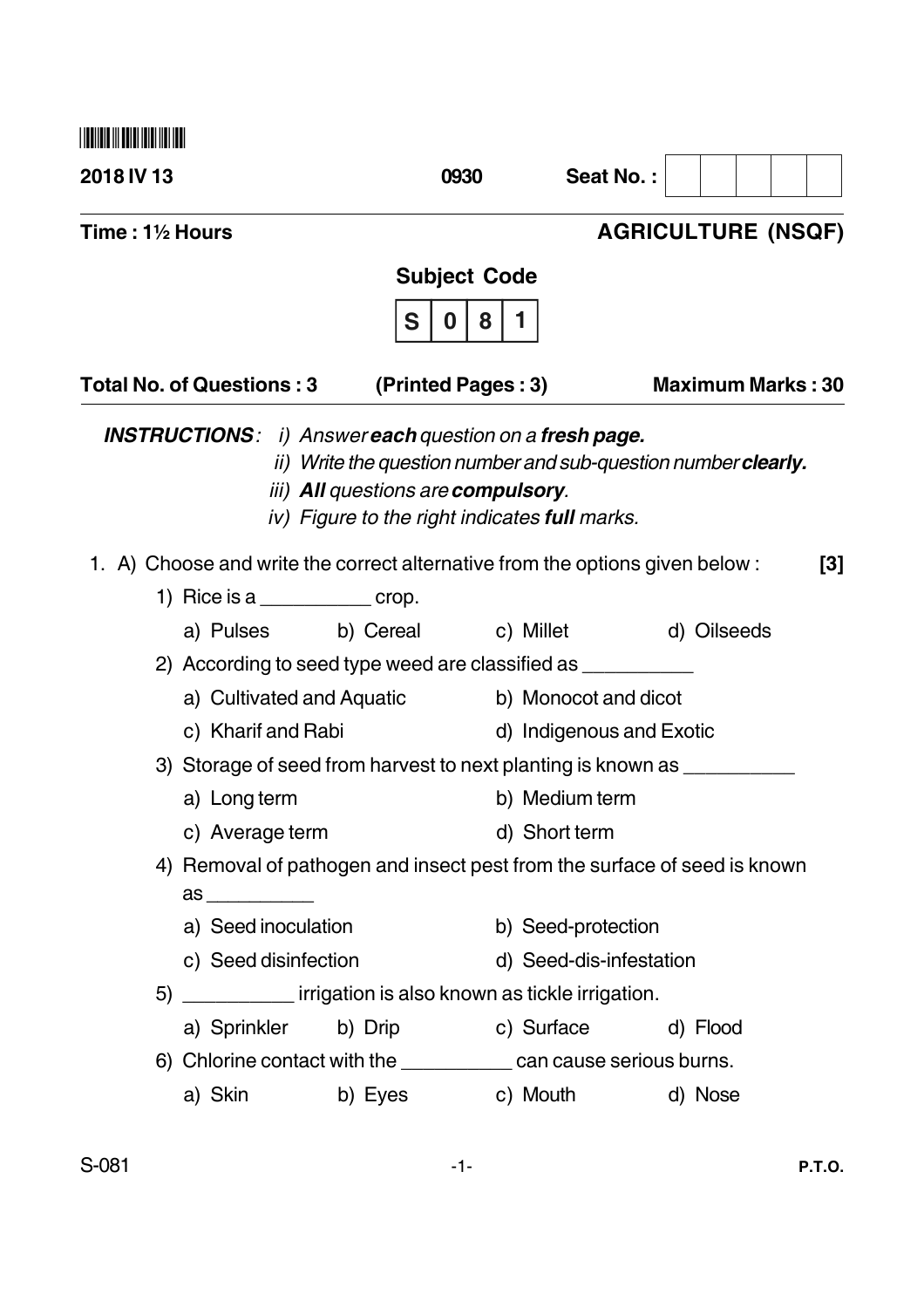## --

|  | B) Answer the following questions in <b>one</b> sentence :<br>1) At which stages rice has to be irrigated. |                                                                                                            |                                                                                                               |                                                                                                                                                                                                |  | $[3]$ |  |  |
|--|------------------------------------------------------------------------------------------------------------|------------------------------------------------------------------------------------------------------------|---------------------------------------------------------------------------------------------------------------|------------------------------------------------------------------------------------------------------------------------------------------------------------------------------------------------|--|-------|--|--|
|  | 2) What is the role of nitrogen in plant development?                                                      |                                                                                                            |                                                                                                               |                                                                                                                                                                                                |  |       |  |  |
|  |                                                                                                            | 3) What are the quality parameters of bio agents? (Any two)                                                |                                                                                                               |                                                                                                                                                                                                |  |       |  |  |
|  |                                                                                                            |                                                                                                            | C) Answer the following questions in 2-3 sentences :<br>$[4]$<br>1) Why drainage is important in Agriculture. |                                                                                                                                                                                                |  |       |  |  |
|  |                                                                                                            |                                                                                                            |                                                                                                               |                                                                                                                                                                                                |  |       |  |  |
|  |                                                                                                            |                                                                                                            | 2) Differentiate between seed and grain. (Any four)                                                           |                                                                                                                                                                                                |  |       |  |  |
|  |                                                                                                            | 2. A) Choose and write the correct alternative from the options given below:<br>$[3]$                      |                                                                                                               |                                                                                                                                                                                                |  |       |  |  |
|  | 1) Organisms which are not even visible in the microscope are known<br>$\mathsf{as} \_\_\_\_\_\_\_\$       |                                                                                                            |                                                                                                               |                                                                                                                                                                                                |  |       |  |  |
|  |                                                                                                            |                                                                                                            | a) Bacteria b) Fungi c) Viruses d) Protozoa                                                                   |                                                                                                                                                                                                |  |       |  |  |
|  |                                                                                                            |                                                                                                            | b) Ticks c) Oral infection d) Blood sucking                                                                   |                                                                                                                                                                                                |  |       |  |  |
|  |                                                                                                            | a) Snail                                                                                                   |                                                                                                               |                                                                                                                                                                                                |  |       |  |  |
|  | 3)                                                                                                         | is known as the staple food crop of 60% of world population.<br>a) Wheat b) Barley c) Rice<br>d) Ragi      |                                                                                                               |                                                                                                                                                                                                |  |       |  |  |
|  |                                                                                                            |                                                                                                            |                                                                                                               |                                                                                                                                                                                                |  |       |  |  |
|  |                                                                                                            |                                                                                                            |                                                                                                               |                                                                                                                                                                                                |  |       |  |  |
|  |                                                                                                            |                                                                                                            |                                                                                                               |                                                                                                                                                                                                |  |       |  |  |
|  |                                                                                                            |                                                                                                            |                                                                                                               |                                                                                                                                                                                                |  |       |  |  |
|  |                                                                                                            | land outside.                                                                                              |                                                                                                               | a) Sulphur and Potassium b) Calcium and Potassium<br>c) Magnesium and Phosphorous d) Potassium and Phosphorous<br>5) In _____________ system the birds are confined to house entirely, with no |  |       |  |  |
|  | a) Extensive<br>c) Intensive                                                                               |                                                                                                            |                                                                                                               | b) Semi-Intensive                                                                                                                                                                              |  |       |  |  |
|  |                                                                                                            |                                                                                                            |                                                                                                               | d) Folding                                                                                                                                                                                     |  |       |  |  |
|  |                                                                                                            | 6) The process of grinding and thorough mixing of feed constituting the<br>mixture is known as ___________ |                                                                                                               |                                                                                                                                                                                                |  |       |  |  |
|  |                                                                                                            | a) Grinding of Grains                                                                                      |                                                                                                               | b) Pelleting of mixture                                                                                                                                                                        |  |       |  |  |
|  |                                                                                                            | c) Urea treatment                                                                                          |                                                                                                               | d) Chaffing                                                                                                                                                                                    |  |       |  |  |
|  | B) Answer the following questions in 1-2 sentences :                                                       |                                                                                                            |                                                                                                               |                                                                                                                                                                                                |  |       |  |  |
|  | 1) What is the need of seed treatment?<br>2) Write the important characteristics of good seed. (Any two)   |                                                                                                            |                                                                                                               |                                                                                                                                                                                                |  |       |  |  |
|  |                                                                                                            |                                                                                                            |                                                                                                               |                                                                                                                                                                                                |  |       |  |  |
|  | 3) What are the advantages of micro irrigation ? (Any two)                                                 |                                                                                                            |                                                                                                               |                                                                                                                                                                                                |  |       |  |  |